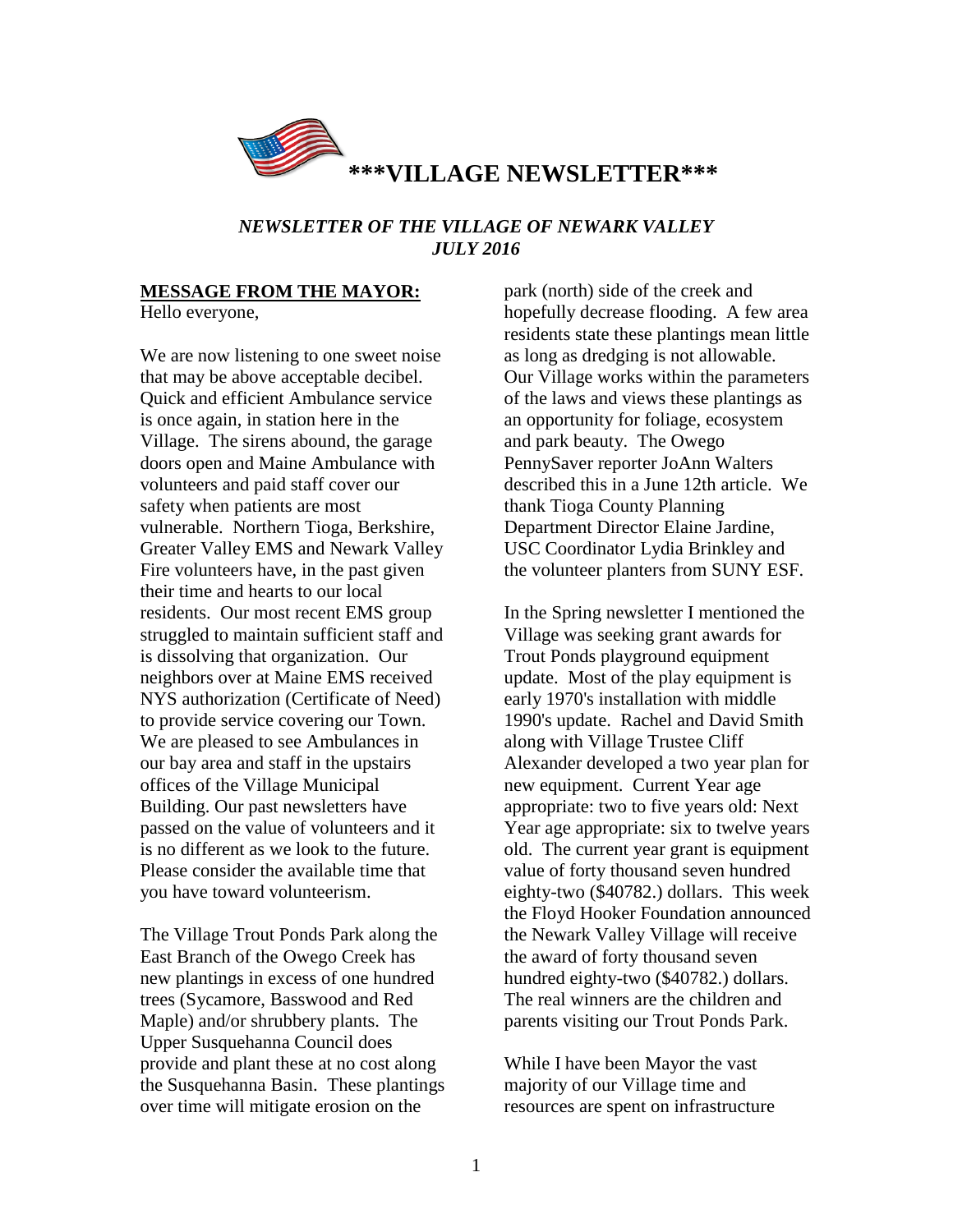update. The water distribution piping replacement, the new reservoir, the Municipal Building renovation, sidewalks and other less expensive projects. Your Trustees believe the playground and Whig Street west side walkways are the concentration for this year. We continue to search for grant methods for Clinton Street Factory demolition. Program called RESTORE NY 2016 is a ninety percent grant/ten percent seed money application we will proceed with in the autumn of this year. I did mention street light conversion to LED bulbs earlier this year. We have decided to defer that initiative until a record of rural communities is more established.

In May of this year in our strident search for the Village to 'do things better' your Mayor approached the Newark Valley Town Supervisor and Councilmen with a new approach to Village roadways. Chuck Mead and the Town DPW staff do a great job with Town roads. I believe they can do a great job plowing, sanding and salting our Village roadways. I did request, and Stu Yetter agreed that select members of your Village Trustees and Town Councilmen will session together concerning this initiative. First reaction from some is: why? I will explain: Village home and business owners pay Town tax at much the same rate as home and business owners outside the Village. So, our Village homesteaders pay a total of \$138,606.13 annually in Town tax for services that may not impact your everyday living. In most Townships the Villagers pay a much lower Town tax then those outside the Village; however, that does not apply in our Town. So...we believe, our Town may utilize those funds collected from Villagers to

subsidize Town maintenance of Village roads. Where does the Village taxpayer get the break? The Village tax rate will stabilize or decrease for your Village tax bill and the Town tax is already the same as Town residents and may not increase. We will see how the conversation and planning goes; however please ask your Mayor, your Village Trustees or Town Supervisor/Councilmen for insights and updates when you please. I believe the first of many committee meetings will begin sometime in July. The Town government in Candor and the Town government in Nichols currently plow, sand and salt the streets in the Villages of Candor and Nichols. Those Towns do include that service as part of Town tax.

After a Taylor Garbage Service employee was struck and killed by a driver here in Tioga County a change to NYS law will require all vehicles to slow down and utilize caution while going around or passing a sanitation vehicle. A revision to the existing "Move Over Law" was approved by the state legislature; so please understand when the Village of Newark Valley Trucks or Solid Waste vehicles are out and about; we should use caution.

Our road paving of Clinton, Cook, Mill, Rewey and Silk is complete for this year. We will stone and oil those same roadways, along with a dry well on Rewey Ave. as quickly as possible.

I mentioned in the spring newsletter that NYS Comptrollers visited for a few days in March. They suspended their review until after the annual audit report was completed, which has been, and they are coming back soon to complete their review.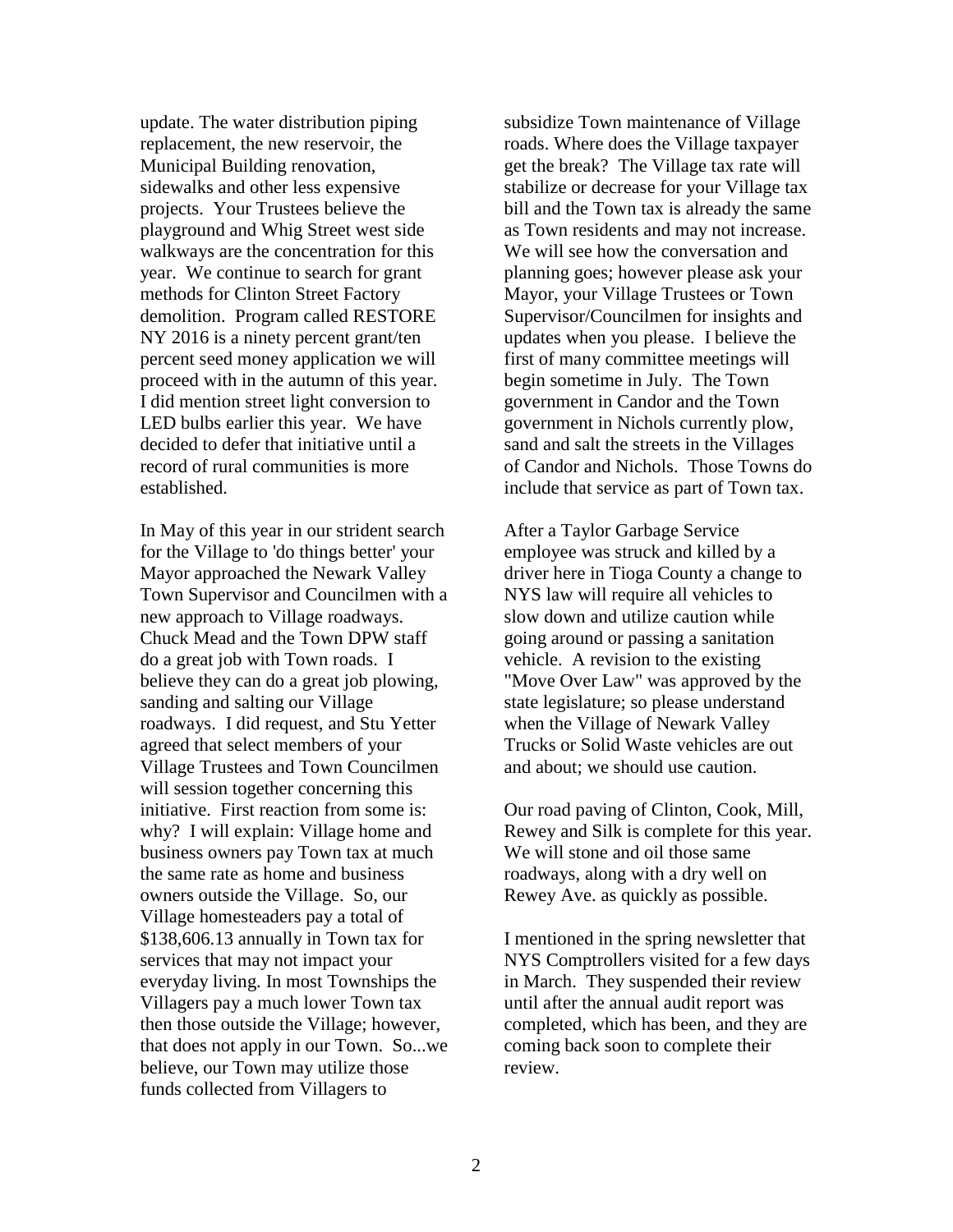Depot Friday nights music and speakers, Depot Saturday night Cruise In's, Trout Ponds Saturday night bands, Town Historians presentation displays at the Depot, Bement Billings Farmstead Guilds, Folk Art presentations and other events, Tioga County Fair: Good local fun!!!

Good Summer to you all!! Best Regards,

*Jim Tornatore Mayor*

#### **CLERK'S REPORT**:

The annual audit report has been submitted to the State Comptroller's Office, and as per requirement by USDA, our CPA firm has been in to do their annual audit for the Village of Newark Valley Water Fund. This audit takes anywhere from 3 days to a week or so to complete. We will be hearing back from them soon. The State Comptrollers were in to review our records and suspended their audit until after we closed out our fiscal year and completed the Annual Audit Report (AUD). This has been completed and they are ready to come back near the end of June, beginning of July to complete their audit. The AUD has been placed on our website for your review.

Our village office hours have been expanded to the hours of 9AM to 5PM Monday through Thursday, and 9AM to 12PM on Fridays. With the extension of the office hours we have discussed, and are currently applying to be able to issue hunting and fishing licenses from this office. When we know the final results we will let you know.

Training is going well with Pam, Deputy Clerk/Treasurer. She makes a great addition to our village office. Kathy

continues to do a great job at the front counter, along with assisting Scott Kasmarcik, Code Enforcement Officer, and Dennis Liebe, Fire Marshal with letters, scheduling appointments, filing, etc.

We have been notified that we have received a grant for some new playground equipment for the Trout Ponds Park. Thank you to Rachel Smith, a village resident, for the grant she applied for through the Floyd Hooker Foundation. Thank you for the volunteering of your time and hard work to help continue to improve areas of the village! It is people like you who commit yourself that help make our village a better place to live!

That being said KUDO's to the Department of Public Works for all their hard work, dedication, and desire to see that things are kept looking great! Code Enforcement and Fire Marshal for keeping the community safe and keeping the general health and welfare of our community in mind by enforcing the NYS and Village codes, and to the Mayor and Trustees that basically volunteer their time, and have a great responsibility to make sure all this happens.

Village taxes will be collected in the office until October  $31<sup>st</sup>$ , at which time they are turned over to the County. Any unpaid village tax will be assessed to your next town tax bill. Please call ahead to get the correct amount due. We can only accept, by law, the full amounts.

Staff meetings are continuing. These are very productive meetings; increasing communications, ideas, and policies.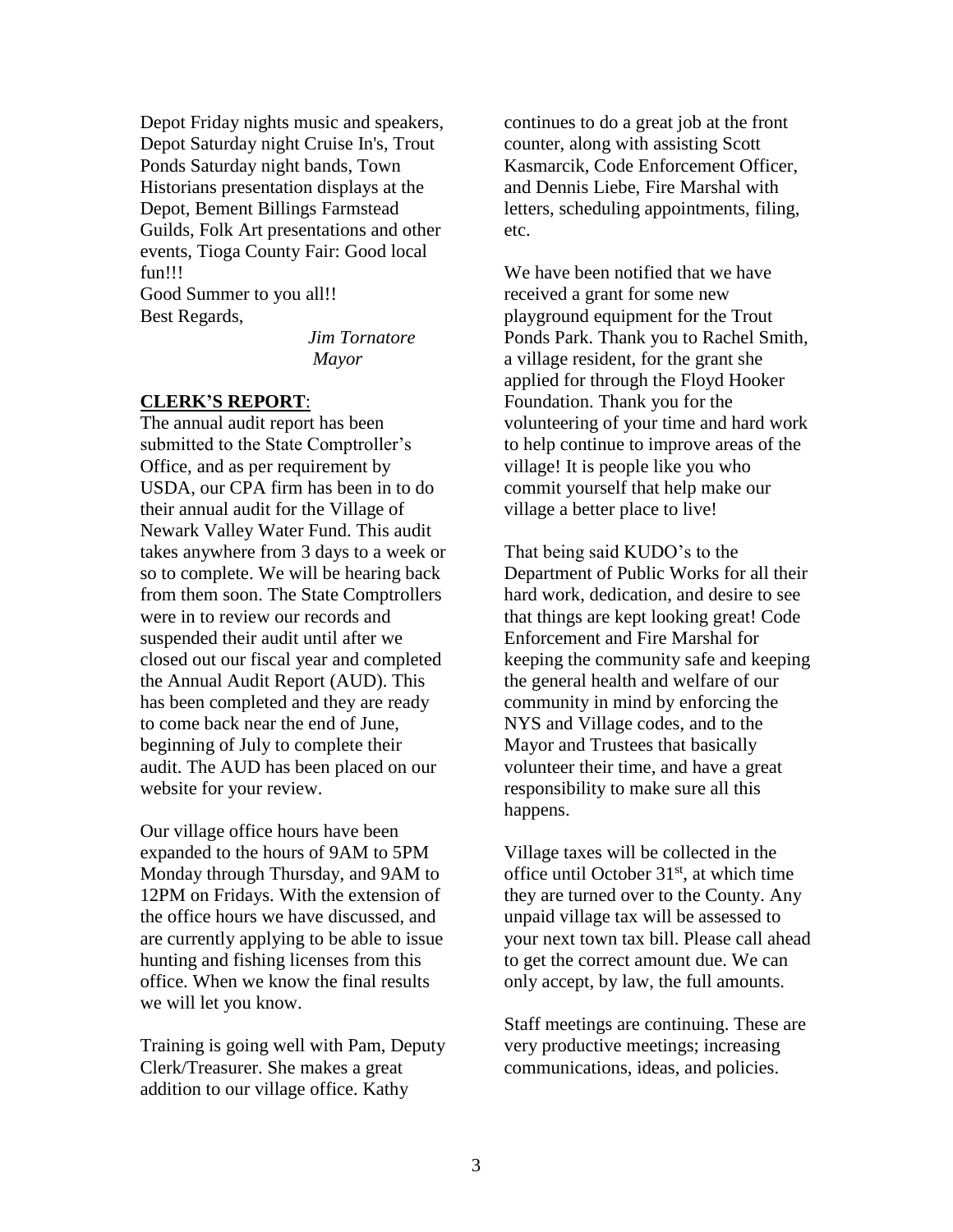Have a safe and healthy summer! *Mertie Pozzi*

#### **CLEANUP & BRUSH AND LEAVES**

|                | Leaves                                                            |                  |
|----------------|-------------------------------------------------------------------|------------------|
| $12^{th}$      | July                                                              | 13 <sup>th</sup> |
|                |                                                                   | 17 <sup>th</sup> |
|                | September                                                         | 14 <sup>th</sup> |
|                | October                                                           | 19 <sup>th</sup> |
| November $1st$ | November                                                          | $2^{nd}$         |
|                | 16 <sup>th</sup><br>September13 <sup>th</sup><br>18 <sup>th</sup> | August           |

### **PUBLIC WORKS REPORT:**

The DPW has been busy this spring and summer with the road repairs and paving. We will be topping the pavement with oil and stones in the near future and then will be tying in the driveways. We are in process of cleaning out Slosson creek between Main St. and the Owego Creek to help prevent flooding on Brook and Main St.

The Trout Ponds Park has had new trees and bushes planted on the bank of Owego creek to help prevent erosion. We are still moving forward with the new playground equipment for the park. After the first concert at the park there was a backpack with clothes in it that was taken to the office where we have a lost and found box with glasses and many other things.

The water department has been busy checking for leaks and have been checking hydrants for repair and painting. We will be flushing the hydrants in August so you may have cloudy water, if you do, just run the water until it clears out. The Village just got its ISO rating for fire protection and we went from a 9-10 to a 5 (lower is better). The ISO rating is used by the Insurance agency's for homeowner's fire protection insurance. You may have to contact your insurance agent to take

advantage of it. As of the last water reading the village has cut water loss from 70 % (2009) to less than 12% for this year, and we are still looking to find more.

The recyclables are still showing up in the Monday garbage, so please sort out the recycalables and put them out on Friday morning. You can recycle everything from paper plates, magazines, and newspapers to bags from the store, cans and bottles anything with no deposit on it. Thank You,

> *DPW Supervisor William Foster*

#### **CODE ENFORCEMENT:**

Summer 2016 is finally here! As we enter the summer season there are a couple of things I would like to remind all residents regarding swimming pools, fires, and property maintenance.

Swimming pools are a fun activity for everyone, however, safety is a key component to safe swimming environment. There are multiple regulations, both local and state, that need to be followed when putting up a new swimming pool. If you plan to install a new pool at your home, a permit is required through the Village of Newark Valley Office of Code Enforcement and Safety. When your permit is granted we can update you on any new pool codes that may have been put into effect. Please make note NOT TO USE a traditional electrical cord to run any pool pumps or pool equipment as it is a fire hazard!

Recreational fires are permitted within the Village. We ask that you respect your neighbors by not burning anything other than clean wood. **DO NOT burn any leaves, brush, hazardous**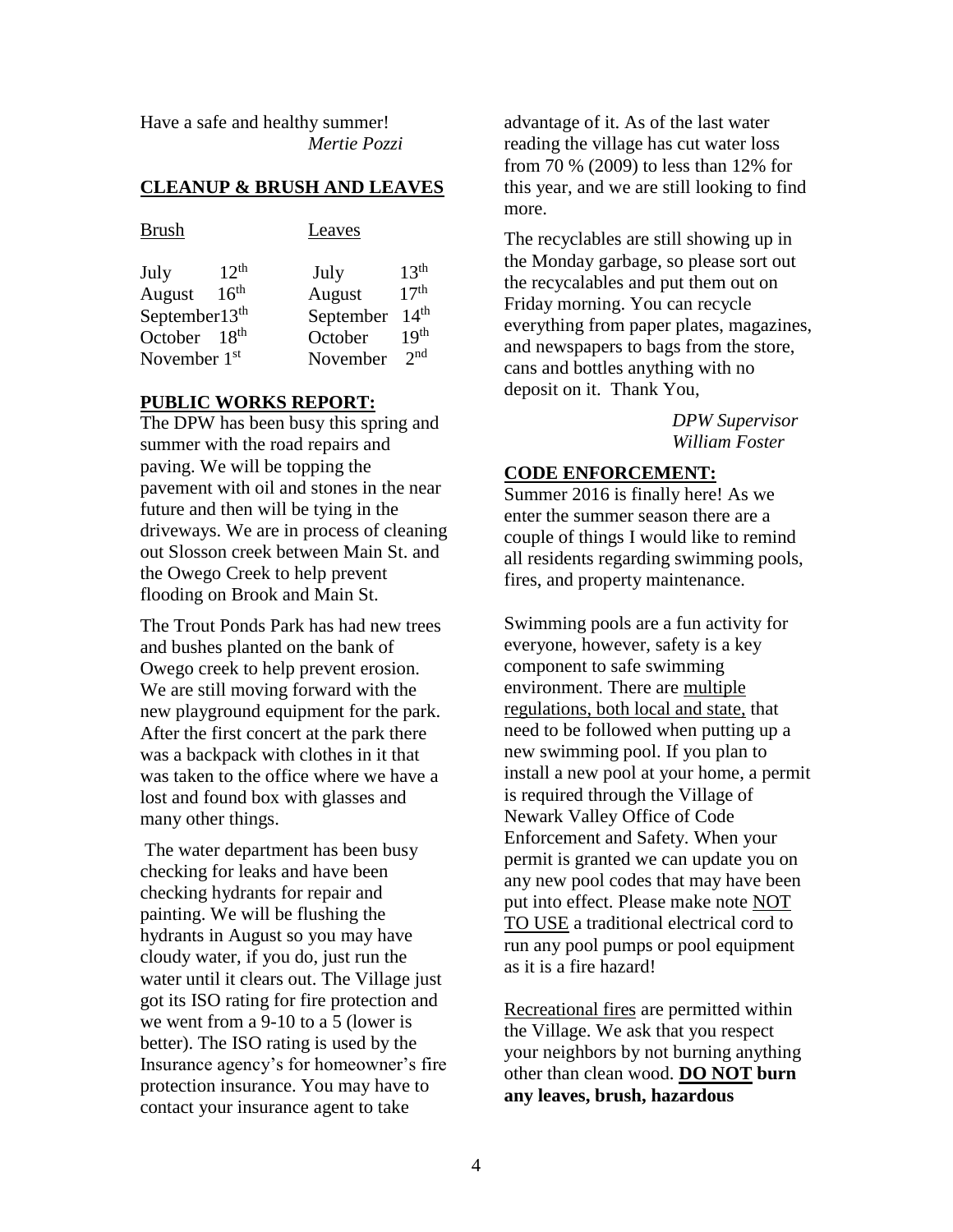**materials, or wood with paints or stains.** Also make note that all fires are to be contained in a fire pit area no larger than 3'X3', and please be prepared with a source of water if it is needed. *If conditions such as the statewide burn ban is in effect, active drought conditions, or active high winds are occurring, please avoid burning.*

As we all know lawn care maintenance is one way of keeping a neighborhood looking clean and well kept. Village Code is that all lawn violations will be written if the grass is at or exceeds 10 inches in height, and one violation notice will be given*. Thereafter, the Village will cut the grass when the grass is at 6 inches or more in height with no further written notice.* 

Please have a safe summer.

*Village of Newark Valley Code Enforcement Office Scott Kasmarcik*

## **TAPPAN SPAULDING MEMORIAL LIBRARY:**

It is time for the Summer Reading Challenge! We have been busy planning fun activities for the entire family. Events will be held on July  $5<sup>th</sup>$ , July  $12<sup>th</sup>$ , and August  $9<sup>th</sup>$ ,  $11<sup>th</sup>$ ,  $16<sup>th</sup>$ . Kids and families will be able to try out Zumba, a bike rodeo, and join in on a story walk. A roller derby team will be visiting the library as well. On August  $11<sup>th</sup>$  you can find us at Nathan T. Hall Elementary School, with the Berkshire Free Library for an ice cream party. You will also be able to try some fun experiments on the Physics bus while you are there. Look for announcements of events posted at the library or check out our website at [http://tsmlibrary.org/.](http://tsmlibrary.org/) Also,

look for us on Facebook and Twitter! Let us know if you are interested in joining an email list, or receiving a phone call for upcoming events.

Once a month throughout the year we have begun offering a Family Resource Center at the Library. This program is a collaboration with the Cornell Cooperative Extension of Tioga County. Families are invited to bring their young children to the library to play, make crafts and enjoy a story. The event runs every third Tuesday of the month from 10:00am – 12:00pm. On July 19<sup>th</sup> we will have a special field day event that will include activities for older kids, as part of our summer reading program.

Come visit us often to find a variety of books that will help you reach your summer reading goals. Don't forget, if you can't find what you are looking for we might be able to get it for you, so just ask! Kids from Kindergarten to  $4<sup>th</sup>$ grade can log their Scholastic reading minutes on our public computers. Have an amazing summer!

Stephanie Langer, Director Tappan Spaulding Memorial Library

## **NEWARK VALLEY DAYS:**

If you're thinking there's nothing going on in a small town, think again. Things will really be hopping again this year in Newark Valley on Friday and Saturday, August 12 and 13, 2016. That's right, Newark Valley Days will soon be upon us, so make sure you don't miss all the fun.

Plan to catch the high energy of Dixieland Jazz when the Dixie Kats hit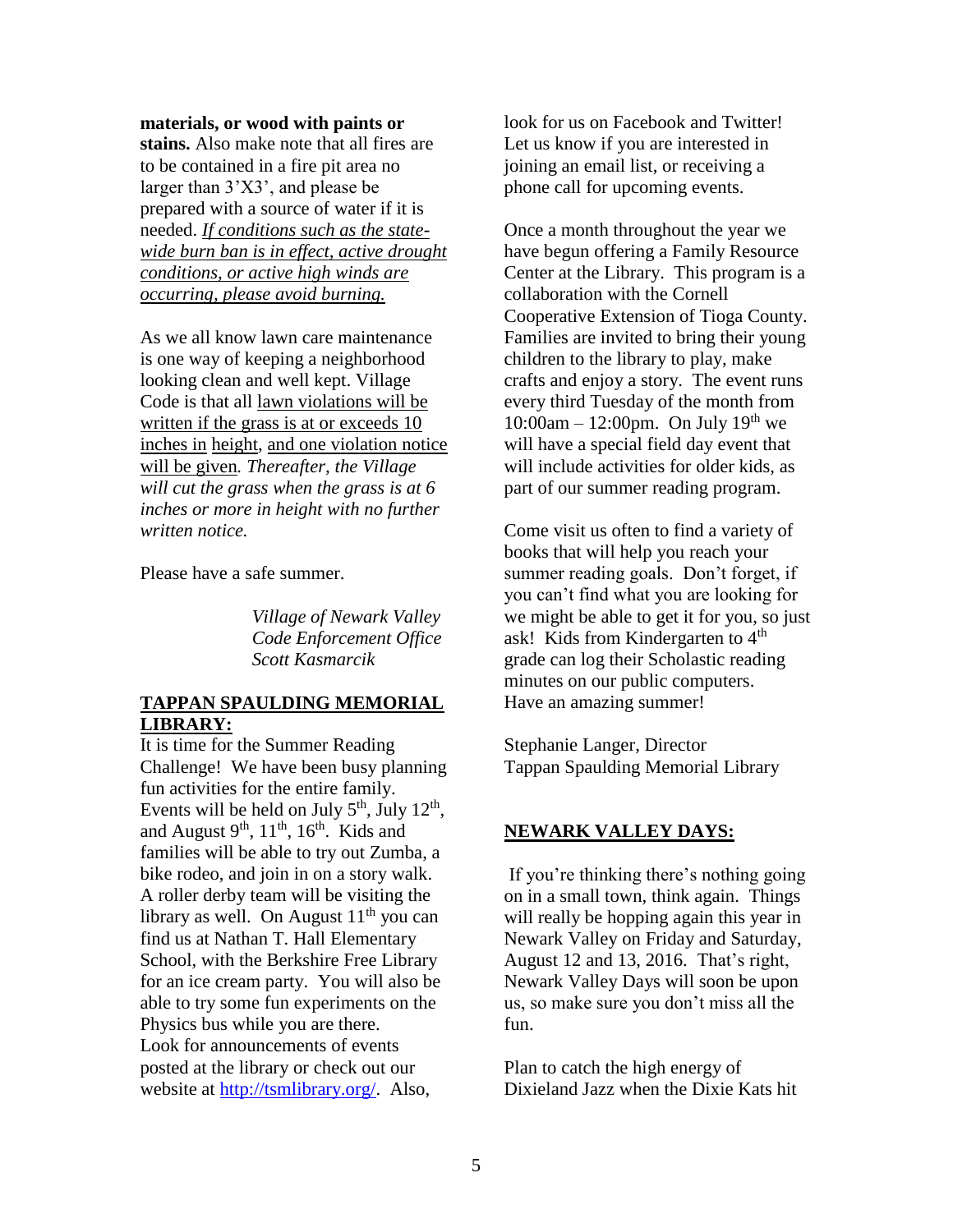the scene at the Train Depot from 7:00 to 9:00 pm. The Depot opens at 6:00. Food and drink will also be on sale. Bring a lawn chair and enjoy the warm summer evening listening to this popular band. But ease in on the action beforehand by taking in the Art Show in the Rollie Noble Room—next to the post office—from 4:00 to 7:00 pm. This event is sponsored by Visions Federal Credit Union and the prize-winning artwork will be announced at the reception that begins at 6:00. Refreshments will be served. There will also be a large display of beautiful quilts draped across the pews just down the street at the United Church of Christ, also from 4:00 to 7:00. That's the white church with the steeple.

On Saturday, the action kicks off at the expanded craft sale on the Green. Vendors from all over the area will entice you with their wares from 9:00 to 4:00. During this time talented bands will entertain you on the bandstand, offering both new music and old favorites throughout the day. The art show will run from 9:00 to 4:00 and the quilt show will continue from 9:00 to 2:00. The Tappan Spaulding Library will also be selling lots of used books in front of the library.

The annual parade has been growing each year and this year is no exception. It begins at 11:00 am, running along Main Street, Water Street and Whig Street. But at some point you must catch the action at the Train Depot—food, games, activities, pony rides, and more music.

The Newark Valley Fire Department will be serving up delicious chicken BBQ on Water Street starting around 11:30. Plan on getting there early as they always sell out!

After all this action winds down, head on over to the Trout Ponds. Cheer for your favorite duck during the Rubber Duck Race at 4:30 pm. Join runners and walkers of all ages at the Trout Ponds 5K Run which will be starting around 5. There will also be a bouncy house, more demonstrations and more food, along with music featuring Watts on Tap. It all leads up to an exciting fireworks display after dark.

Learn about the history of the area by visiting the Bement-Billings Farmstead living history museum Saturday and Sunday from 12:00 to 4:00. The Farmstead is one mile north of the traffic light and this weekend all tours will be FREE! Take in the Trappers Rendezvous in the Maple Grove at the Farmstead too!

Mark your calendar and gear up for several days filled with fun and activities for the whole family. Don't miss it and make sure to tell your friends.

Newark Valley Days is sponsored by the Newark Valley Historical Society.

#### **HISTORICAL SOCIETY:**

July 1 **Depot Friday Nights:** *Little Big Band with Bruce Dedrick:*  swing*,* doo wop, rock & roll; 7-9 PM @ NV Depot. Free. Doors open 6 PM. Refreshments available. [nvhistory.org.](http://nvhistory.org/) 642-9516.

**July 2- Oct. 2 Bement-Billings House OPEN FOR TOURS** each Saturday and Sunday, 12-4 PM.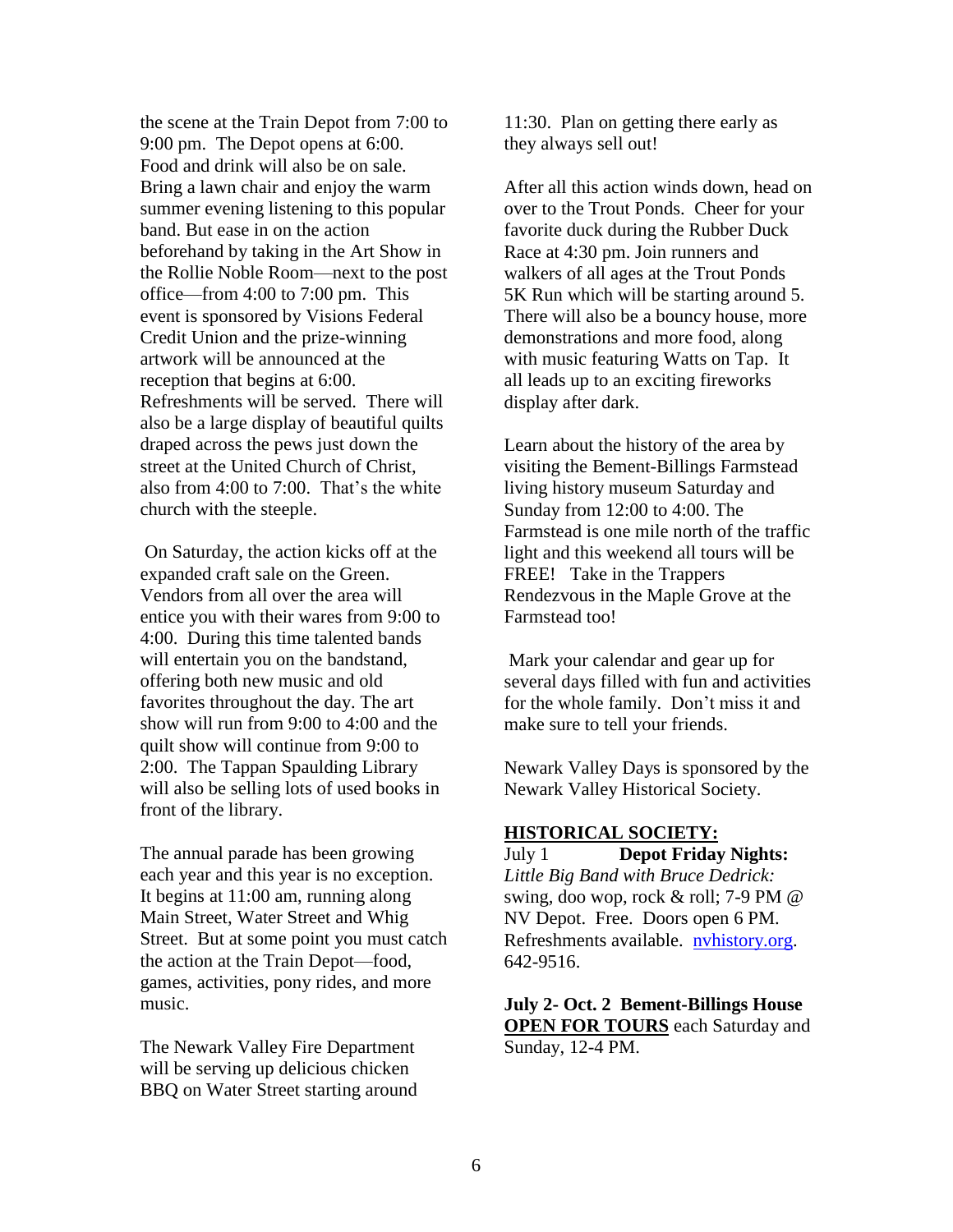July 2 **Cruise-In**: 5-7 PM @ NV Depot. All vehicles welcome; refreshments available. Ray: 642-3627.

July 8 **Depot Friday Nights:** *Horseshoe Lounge Playboys*: acoustic backwoods Americana roots music; 7-9 PM @ NV Depot. Free. Doors open 6 PM. Refreshments available. [nvhistory.org.](http://nvhistory.org/) 642-9516.

July 9 **Shuttles & Spindles Guild:** 10-2 Spinning @ Bement-Billings Farmstead. BYO lunch & beverage. New members welcome! Denise 642-5568.

July 15 **Depot Friday Nights:** *Swing Street Jazztet with Al Hamme:* Dixieland, swing, be-bop*;* 7-9 PM @ NV Depot. Free. Doors open 6 PM. Refreshments available. [nvhistory.org.](http://nvhistory.org/) 642-9516.

July 16 **All Guilds Picnic:** 12-2 @ Bement-Billings Farmstead Pavilion. Bring a dish to pass.

July 17 **Blacksmith Guild:** 10-3 @ Bement-Billings Farmstead's Blacksmith Shop. Doug: 669-4489.

July 22 **Depot Friday Nights:** *Pat Kane & West o' Clare:* traditional Irish music; 7-9 PM @ NV Depot. Free. Doors open 6 PM. Refreshments available. [nvhistory.org.](http://nvhistory.org/) 642-9516.

July 29 **Depot Friday Nights:** *Donna & the Country Mystics:* classic country songs; 7-9 PM @ NV Depot. Free. Doors open 6 PM. Refreshments available. [nvhistory.org.](http://nvhistory.org/) 642-9516.

July 30 **Tuscarora Beading:** *with Rosie Hill*, 10-5 PM @ BementBillings Farmstead. \$40/\$36 NVHS members. Raised beadwork, 3" medallion rose & legends. Register by 7/21/16: 642-5412.

Aug. 5**Depot Friday Nights:** *Grassanova:* bluegrass, swing, blues, early jazz; 7-9 PM @ NV Depot. Free. Doors open 6 PM. Refreshments available. [nvhistory.org.](http://nvhistory.org/) 642-9516.

Aug. 6 **Cruise-In:** 5-7 PM @ NV Depot. All vehicles welcome; refreshments available. Ray: 642-3627.

Aug.12 **Depot Friday Nights:** *DixieKats*: Dixieland music*,* 7- 9 PM @ NV Depot. Free. Doors open 6 PM. Refreshments available. [nvhistory.org.](http://nvhistory.org/) 642-9516.

Aug. 13 **Newark Valley Days** @ NV village green: parade 11 AM (no travel on Main St.), vendors, food, library book sale, spinning demo in *Shuttles & Spindles* Guild's booth. Public *Black Powder* shoot 1 PM @ Farmstead.

Aug. 19 **Depot Friday Nights:** *Irish Stoutmen:* Irish folk quartet*;* 7-9 PM @ NV Depot. Free. Doors open 6 PM. Refreshments available. [nvhistory.org.](http://nvhistory.org/) 642-9516.

Aug. 20 **Blacksmith Guild:** 10-3 @ Bement-Billings Farmstead's Blacksmith Shop. Doug: 669-4489.

Aug. 20 **Cheese-making 110:** 9-4 @ Bement-Billings Farmstead's Welcome Center. Colby cheese, using cheese press, Q&A: *with Laryssa Zahajkewycz.* Register by